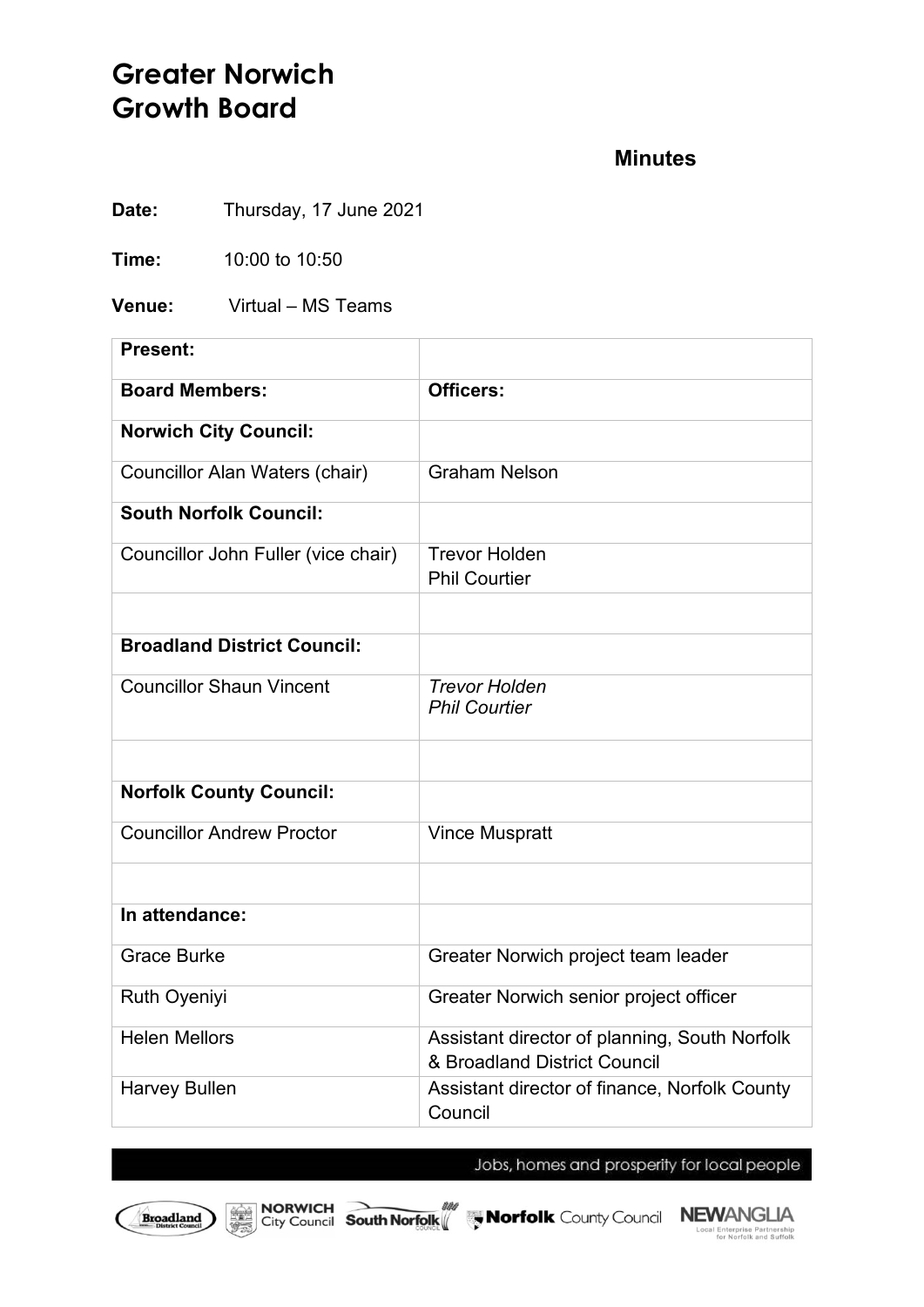| Matt Tracey            | Growth & infrastructure group manager,<br><b>Norfolk County Council</b> |
|------------------------|-------------------------------------------------------------------------|
| <b>Sebastian Gasse</b> | Head of Education participation, Norfolk<br><b>County Council</b>       |

#### **1. Handover**

Councillor Proctor thanked the members of the board and officers who had supported him during his term of office as chair.

In handing over the chair to Councillor Waters and the vice chair to Councillor Fuller, Councillor Proctor alluded to the challenge ahead for the board in securing finance for the large projects that the board had in mind for the future.

**RESOLVED** to note the handover and confirm Councillor Waters as chair and Councillor Fuller as vice chair for the civic year 2021-22.

(Councillor Waters in the chair from this point.)

## **2. Apologies**

Apologies were received from Stephen Evans, Norwich City Council. CJ Green and Chris Starkie, East Anglia Local Enterprise Partnership had been delayed in another meeting and had intended to join the meeting later.

#### **3. Declarations of Interests**

There were no declarations of interests.

#### **4. Minutes**

**RESOLVED** to agree the accuracy of the minutes, including the exempt minute, of the meeting held on 18 March 2021.

#### **5. Greater Norwich Infrastructure Plan 2021**

Phil Courtier, director of place, Broadland and South Norfolk District Councils, presented the report. The Greater Norwich Infrastructure Plan (GNIP) was agreed annually and was the long list that initiated projects for future allocation of funding for infrastructure, informed the 5 Year Infrastructure Plan and Growth Programme. The GNIP was undergoing a review to bring it into line with the emerging local plans and improve accessibility and would look different in future years.

Councillor Fuller suggested that there was nothing wrong with the report per se, but that it needed to be more public facing. Members of the public needed guidance on which projects had committed expenditure under the 5 Year Infrastructure Plan; what were potential projects which were prepared ready to commence and those that were aspirational projects. The total expenditure on infrastructure should also be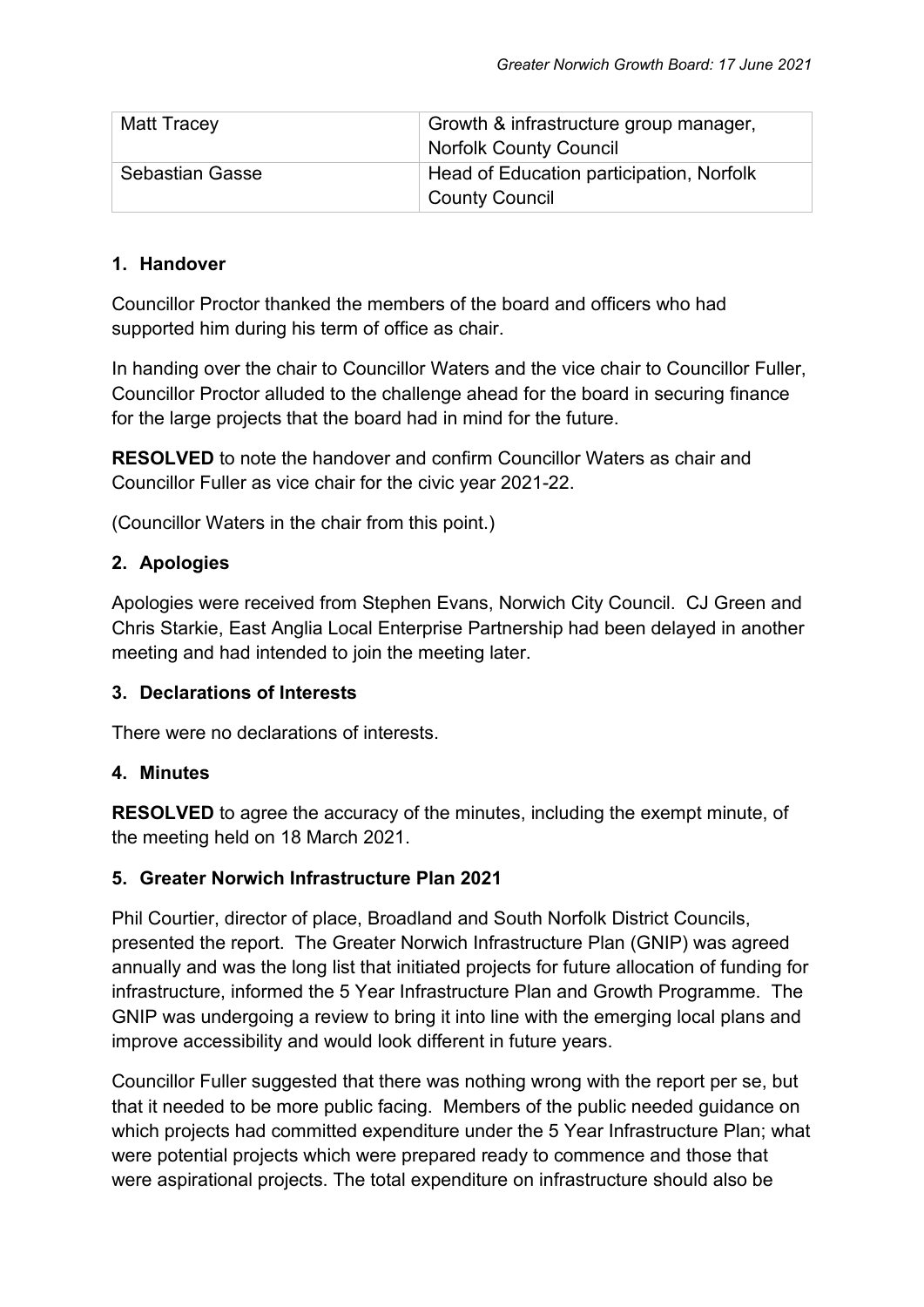included in the narrative in this document and on public record. Phil Courtier confirmed the purpose of the GNIP as the starting point for projects and that the delivery plan was set out in the 5 Year Infrastructure Plan and Growth Programme. The GNIP also contained projects that were expected to be delivered under other programmes. Councillor Proctor and other board members endorsed the use of additional narrative summaries in the GNIP as proposed by Councillor Fuller.

The chair stated his intention to resurrect the presentations of infrastructure projects to the board which has been suspended due to the pandemic.

During discussion, the board noted two amendments to the GNIP list. Costessey Country Park had been omitted from the GNIP and should be added. It was also noted that the Strumpshaw community village hall had been delivered and was up and running.

In reply to a question from Councillor Proctor about flood alleviation, Phil Courtier explained that Community Infrastructure Levy Funding (CIL) could not be used to retrofit existing schemes or for mitigation. However, it could be used to provide infrastructure to bring forward projects where flooding issues were a barrier to growth and this could be considered as part of this year's review of the GNIP.

The board noted that the diagram on page 22 of the agenda papers, showing the Growth Programme Process and the local planning authorities, for completeness should include dotted lines to Norfolk County Council and the Broads Authority.

During discussion the board were satisfied that if the additional text summaries were added and the amendments to the draft document were made, as outlined above, it would not be necessary to bring the GNIP 2021-22 back to the board for further consideration.

#### **RESOLVED** to:

- (1) accept the draft GNIP 2021 as appended to the report, subject to:
	- (a) the inclusion of additional narrative text relating to status and expenditure on infrastructure projects;
	- (b) amending the list to include Costessey Country Park and that Strumpshaw community village hall has been completed;
	- (c) amending the Growth Programme Process diagram to include Norfolk County Council and the Broads Authority.
	- (d) note that the GNIP will be reviewed next year.
- (2) note that by accepting the GNIP this will initiate the opening of the 'call for projects' for the Infrastructure Investment Fund (IIF-strategic pooled CIL).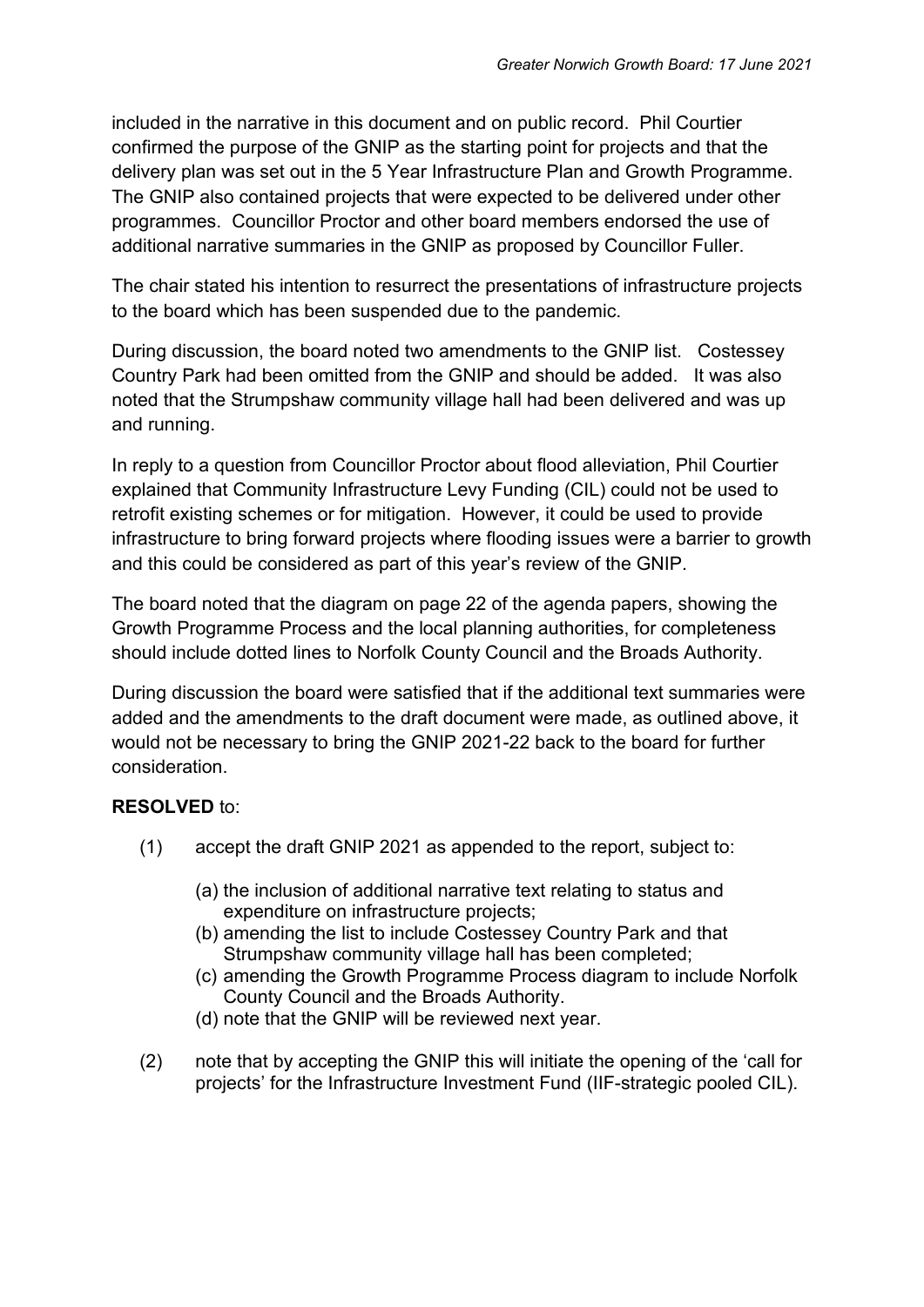## **6. Greater Norwich Sports and Physical Activity Strategy**

Graham Nelson, executive director of development and city services, Norwich City Council, presented the report which updated members on the progress since the detailed presentation at the last meeting by Simon Hamilton, Active Norfolk. Sport England now recognised the benefits of active lifestyles rather than just the taking part in sports. The purpose of the study was to take a broader approach to support the quality of life of residents. Match funding had been provided by Sport England. Working groups had been set up with all member councils represented. FMG Consultants had been recruited to lead the engagement process and details were set out in the timetable in the report. The appendices to the report contained the governance arrangements. The board would have an opportunity to review the draft strategy.

The chair welcomed the progress of the report and expressed gratitude to Norfolk County Council's procurement team.

During discussion, Trevor Holden, managing director to South Norfolk and Broadland District Councils, suggested that the Greater Norwich Sports and Physical Activity Strategy should be cross-referenced within the GNIP to provide joined-up information to promote healthy lifestyles. Graham Nelson said that it could be included in the review of the GNIP, alongside the emerging Greater Norwich Local Plan and the review of the growth programme. The significance of the Sport and Physical activity study was that it would refine the evidence base and inform the Greater Norwich investment programme.

## **RESOLVED** to:

- (1) note the report;
- (2) include a cross- reference to the Greater Norwich Sports and Physical Activity Plan in the Greater Norwich Infrastructure Plan.

## **7. Greater Norwich City Deal Borrowing**

Harvey Bullen, director of financial management, Norfolk County Council, presented the report and explained the recommendations.

During discussion, Councillor Fuller suggested that the report be amended to reflect the unique arrangement for the use of CIL for "housing and economic development" as agreed in the 2013 City Deal agreement and was not limited to the 6 themes as set out in paragraph 2 of the report. Councillor Waters referred to the action point made at the last meeting (exempt minute, 18 March 2021) to seek exemplification on this point from the Treasury.

Discussion ensued on the proposal to create a mechanism to provide a pot of money for loans which would be repaid and recycled for other projects but members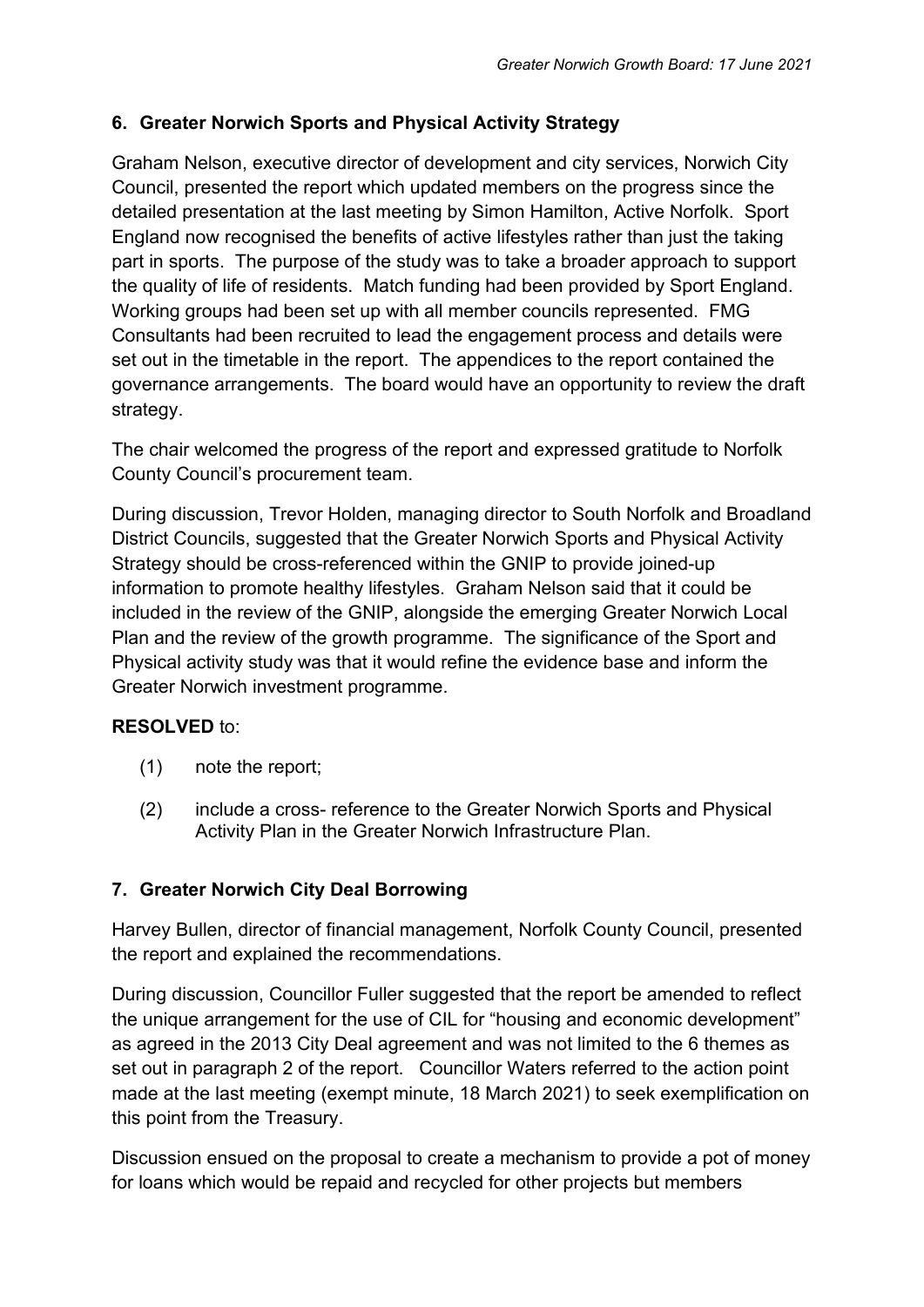expressed concern that the use for infrastructure would be constrained to the uses permitted under CIL, as set out in paragraph 2 of the report. Councillor Fuller expressed concern that arbitrary decisions taken now would constrain decisions made by members or their successors in two to three years' time and not reflect the broader scope of the City Deal. He considered that once the money had been repaid the pot would no longer be bound by CIL regulations. Phil Courtier pointed out that there was no governance framework to support this pot of money and suggested additional wording to recommendation (3) to establish a governance framework to support the infrastructure required to support housing or employment development, therefore reflecting the wording in the City Deal agreement. Councillor Proctor suggested an amendment to recommendation (2) to add the word initial before borrowing.

Officers commented that option to invest in a pot to create a cyclical programme of funding that was not constrained by the CIL regulations should be checked with the Treasury to ensure that it was the correct interpretation and provide assurance. Members were advised that the detail of the process needed to be worked out and that the governance framework and processes (as discussed above) were covered in recommendation (3) and would be brought back to the next board meeting for approval. It was noted that the Long Stratton Bypass would be the first example of a project that could be funded under this borrowing model.

After further discussion on consultation with the Treasury on the interpretation of the City Deal agreement, the chair pointed out that it would not delay the process and would be a sensible approach to provide assurance on the investment model and methodology to recycle funding and had been an action agreed at the last meeting. Councillor Proctor said that the recommendations as presented in the report were fine and, to avoid unnecessary changes or tweaking to the scheme until clarification had been received, proposed an additional recommendation should be added to ensure that officers brought back a proposal to reuse or recycle funds to the next meeting.

#### **RESOLVED** to:

- (1) agree to the 'in principle' draw down of £20m City Deal borrowing to create a cyclical programme of funding to bring forward the delivery of major community infrastructure projects (as detailed in section 4 of the report);
- (2) agree that the Infrastructure Investment Fund (pooled Community Infrastructure Levy) should be used to repay the borrowing agreed in (1) and in accordance with legal guidance (as detailed in section 2 of the report);
- (3) instruct the Infrastructure Delivery Board to develop a model of borrowing to support Long Stratton Bypass, confirming the governance, legal and financial arrangements of the proposed loan and return to the Greater